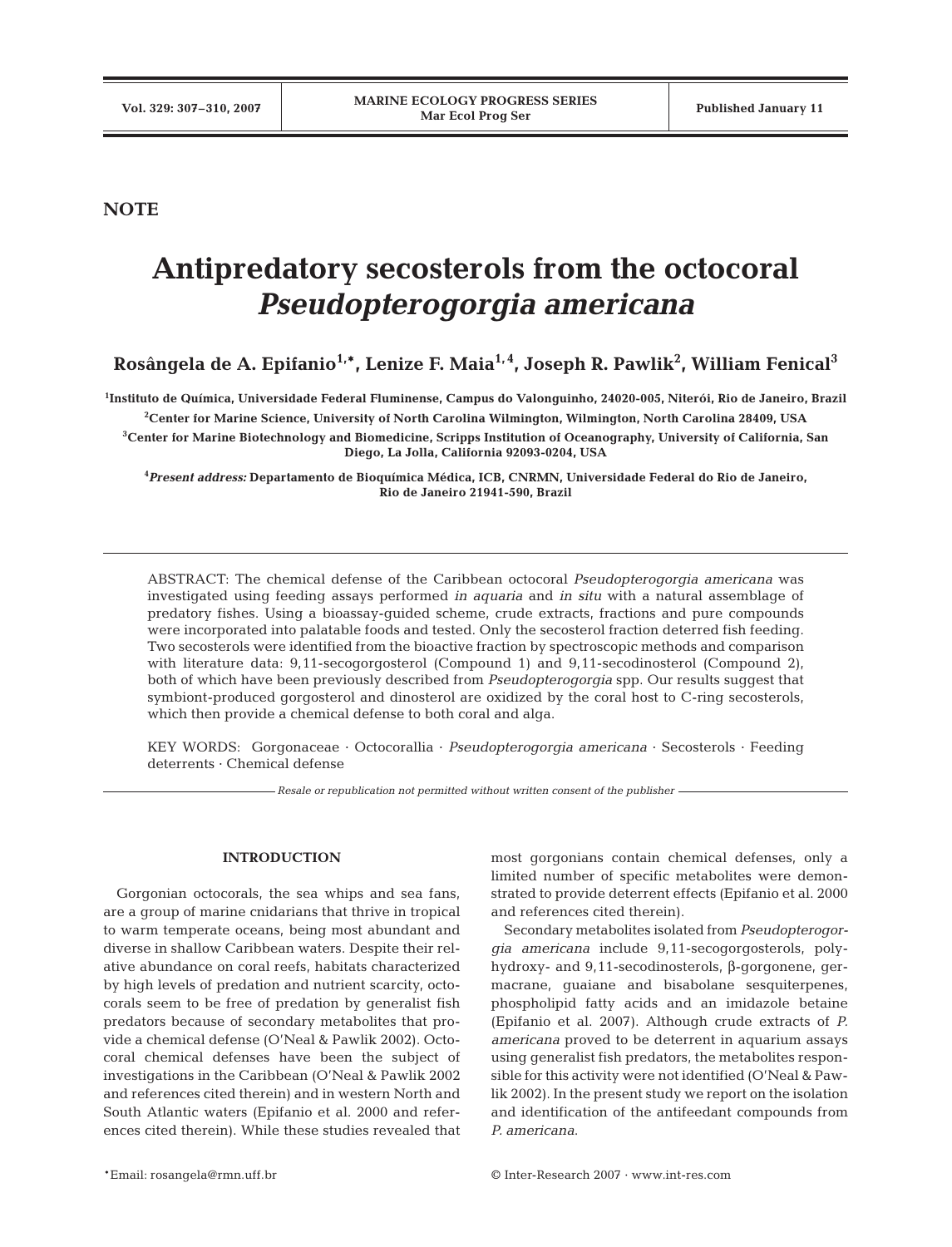#### **MATERIALS AND METHODS**

**General procedures.** High-performance liquid chromatography (HPLC) was carried out using a semipreparative silica gel Dynamax column (15 cm length, 10 mm i.d.), a Waters Model M6000 pump and a Waters R401 differential refractometer. Nuclear magnetic resonance (NMR) spectra were recorded in CDCl3 solution on a Varian Unity 500 MHz spectrometer. Infrared radiation (IR) spectra were recorded on a Perkin-Elmer Model 1600 (FTIR) spectrometer. Mass measurements were registered on a HP 5989A spectrometer. Isolation procedures were monitored by employing thin-layer chromatography (TLC) on precoated silica gel plates (Merck, Kieselgel 60 F-254) through UV inspection and  $H_2SO_4$ /heat.

**Study sites and octocoral collection.** This study was performed at Crooked Island and Little San Salvador Island, Bahamas, during an expedition onboard the RV 'Columbus Iselin' in the summer of 1993. Approximately 150 colonies of *Pseudopterogorgia americana* were collected by SCUBA at 15 to 20 m depth. The colonies were labeled and air-dried for 2 h. A small amount of each colony was extracted with  $CH_2Cl_2$ , and the extracts were compared by TLC analysis in order to group them into 2 different chemotypes: A and B. Type B was further identified as *P. americana* by Dr. Frederick M. Bayer (National Museum of Natural History, Smithsonian Institution).

**Extracts, fractions and pure compounds from** *Pseudopterogorgia americana***.** Gorgonian tissues from 52 colonies (500 ml) were cut into small pieces and extracted with a mixture of methanol/dichloromethane (1:1, once) and pure dichloromethane (twice). The extracts were combined and evaporated under reduced pressure to produce a brownish gum. After separation of a 60 ml corresponding amount for field assays, the remaining crude extract was fractionated by silica gel vacuum chromatography, employing a gradient ranging from 0 to 100% of ethyl acetate in isooctane to yield 9 fractions ( $F_1$  to  $F_9$ ). The fractions were recombined into 3 major fractions ( $F_A$  to  $F_C$ ) based upon their TLC similarity. The most polar fraction  $(F_C)$  was further purified by normal phase HPLC using mixtures of isooctane and ethyl acetate, yielding in order of elution, Compounds 2 and 1, which were identified by spectroscopic methods (IR, MS, <sup>1</sup>H and  $13C$  NMR) and comparison with literature data (He et al. 1995).

**Laboratory palatability assays.** Aquarium feeding assays were performed as described in Pawlik et al. (1995) using the carnivorous wrasse *Thalassoma bifasciatum*, which were captured on the same reefs from which gorgonians were collected. Food pellets were prepared by mixing the test solution (crude extracts or semi-purified fractions) with a mixture of sodium alginate  $(0.4 \text{ q})$ , 10 ml of water and squid paste  $(1 \text{ q})$ . The concentration used for test compounds was calculated on the basis of the natural volumetric amount found in fresh gorgonian tissues. Control pellets were treated with the same amount of solvent  $(CH_2Cl_2)$  used in treated pellets. After hardening with  $CaCl<sub>2</sub>$  solution, the pellets were cut and offered in control-treated pairs, 1 pellet at time, to fish at the top of the aquarium. Ten replicates were made of each test solution, using 10 different aquaria with 3 fishes each. A food pellet was considered unpalatable when the fish rejected it 3 or more times. A significant difference between the number of treated and control pellets eaten was determined for an individual 10 replicate assay if 4 or more pellets were rejected ( $p \le 0.043$ , 1-tailed test, see Pawlik et al. 1995).

**Field palatability assays.** Field assays were performed at Little San Salvador Island and Sweetings Cay, Bahamas. Food strips were prepared using the previously established methodology (e.g. Pawlik & Fenical 1992), involving a combination of 2.5 g carrageenan, 60 ml of water and 20 ml commercial tuna fish puree packed in oil. Crude gorgonian extract and fractions were volumetrically reconstituted in a matrix of carrageenan at the same concentration as they occurred in the fresh gorgonian tissues. For each experiment, 20 treated and 20 control strips  $(1.0 \times 0.16)$  $\times$  5.0 cm each) were arranged in pairs and attached to 20 ropes. The ropes were anchored slightly above the bottom near to the same site where gorgonians were collected. Within 3 h, the ropes were retrieved and the amount of each strip eaten was measured. During the experiments several fishes were observed feeding on the test strips (e.g. *Halichoeres bivittatus*, *H. macupilina*, *Eupomacentrus partitus*, *Bodianus rufus* and, the most abundant, *Thalassoma bifasciatum*). The Wilcoxon paired-sample test was used to analyze the results (Pawlik & Fenical 1992).

#### **RESULTS**

Approximately 150 colonies of morphologically similar specimens of *Pseudopterogorgia americana* were collected. TLC analysis of the organic crude extracts led us to divide the specimens into 2 chemotypes, A and B, with those in Chemotype B having 1 additional polar compound not found in A. Crude extracts of specimens from both chemotypes were separately tested in aquaria, and indicated that Chemotype B was more deterrent than A (Fig. 1). The crude extracts of each chemotype were derived from several colonies, and therefore represented an average concentration of secondary metabolites for that chemotype, as indicated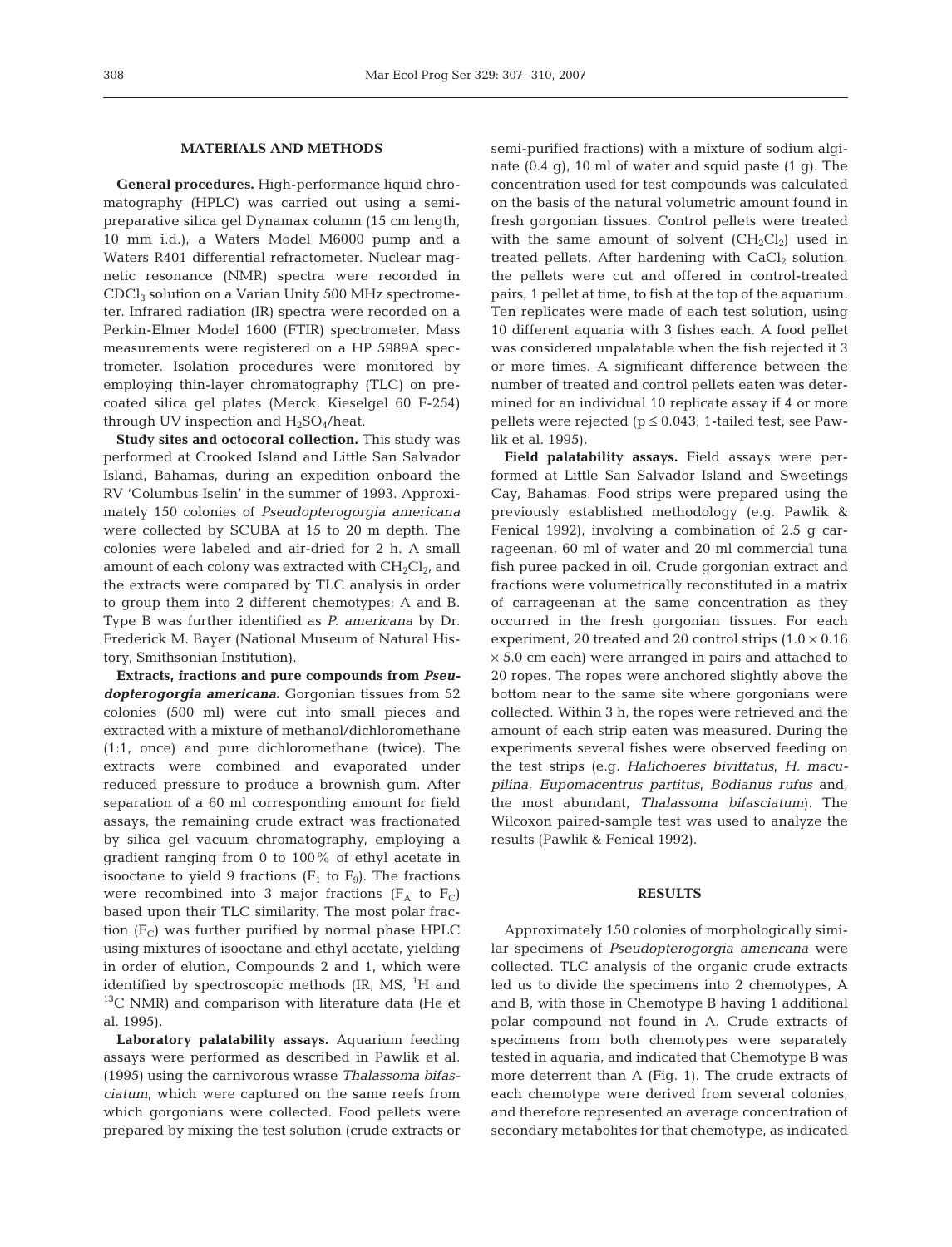

Fig. 1. Consumption by *Thalassoma bifasciatum* of food pellets containing crude organic extract and semi-purified fractions from *Pseudopterogorgia americana*; extracts were considered deterrent if the number of pellets eaten was ≤6

by TLC analysis performed on each individual colony. The specimens grouped in Chemotype B were further identified as *P. americana*. Field assays performed with the crude extracts of Chemotype B revealed that they deterred a natural assemblage of fish consumers (p < 0.0001) and corroborated the laboratory results (see Fig. 3).

Fractions of the crude extract of Chemotype B were then tested in the aquarium assay as a guide to subsequent purification of active compounds. Initially, none of the 9 fractions obtained from silica gel vacuum chromatography purification showed feeding deterrent activity when assayed in aquaria (all the treated pellets were eaten by fishes). This was likely because the active metabolites were diluted into several fractions. The fractions were then combined into 3 according to their polarities, and the assays were repeated, revealing significant activity in Fraction C (Fig. 1). Purification of Fraction C by normal-phase HPLC yielded a major compound identified as 9,11-secogorgosterol (Compound 1), and a minor component, 9,11-secodinosterol (Compound 2); the structures of both compounds are given in Fig. 2.



Fig. 2. *Pseudopterogorgia americana.* Structures of isolated secosterols

Extracts, fractions and pure compounds were weighed after returning to the laboratory, and HPLC and 1 H-NMR of the samples were done to determine the concentrations used in field assays (Fig. 3). The concentration of Compound 1 in gorgonian tissue was  $\sim 4.5$  mg ml<sup>-1</sup>, slightly higher than what was used in field assays  $({\sim}4.0 \text{ mg } \text{ml}^{-1})$ . On the other hand, the concentration of Compound 2 used in field assays was ~25% (pure) and  $\sim$  22% (combined 1 + 2) of

the natural concentration found in the gorgonian  $(-1.12 \text{ mg ml}^{-1}).$ 

### **DISCUSSION**

It is known that some marine organisms contain 5,6-, 9,11-, 9,10-, 8,9-, 8,14-, or 13,17-secosterols, but their biological functions remain unknown (Sica & Musumeci 2004). Sterols are often considered to be primary metabolites, components of cell membranes or as being involved in cell signaling, but they are otherwise thought to be devoid of ecological properties. In fact, none of these compounds have been tested in ecologically relevant laboratory or field assays in the past. Using an assay of limited ecological relevance, herbasterol, a polyhydroxylated 9,11-secocholestane isolated from the sponge *Dysidea herbacea*, was found to be toxic to the freshwater goldfish (Capon & Faulkner 1985). 9,11-secosterols are relatively rare in nature, and some have been isolated from octocorals, sponges



Fig. 3. Consumption by co-occurring fishes of paired carrageenan-based food strips with (treated) and without (control) *Pseudopterogorgia americana* Chemotype B crude extracts and isolated compounds. Concentration  $[C]$  is in mg m $]^{-1}$ . Error bars: +SD; N: no. of paired treated and control strips used in statistical analyses; (in parentheses no. of pairs retrieved of 20 deployed); p: probability calculated with the Wilcoxon paired sample test, 1-tailed